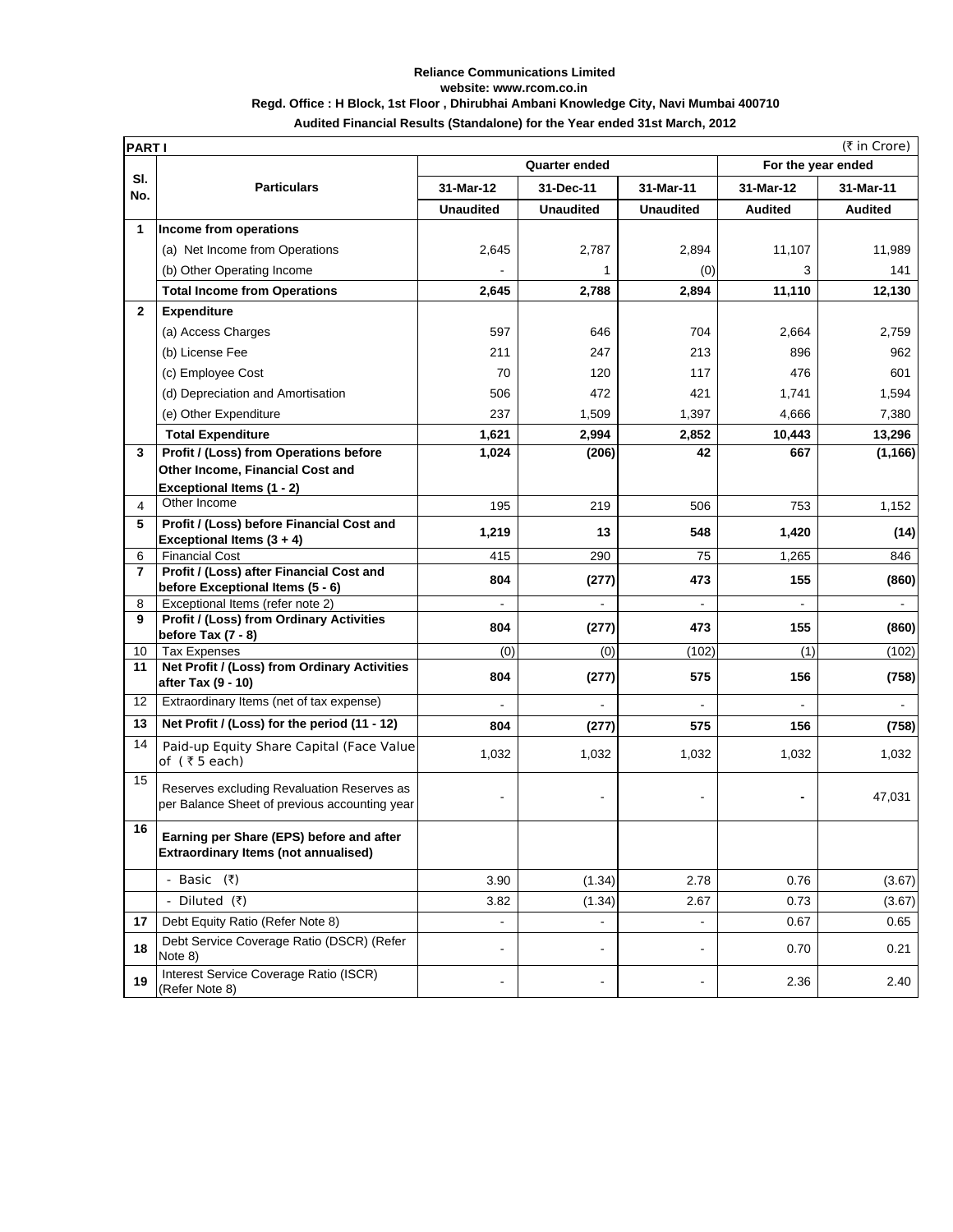| <b>PART II</b> |                                                                                                 |                      |                  |                  |                    |                |
|----------------|-------------------------------------------------------------------------------------------------|----------------------|------------------|------------------|--------------------|----------------|
|                | <b>Select Information</b>                                                                       |                      |                  |                  |                    |                |
|                | <b>Particulars</b>                                                                              | <b>Quarter ended</b> |                  |                  | For the year ended |                |
| SI.<br>No.     |                                                                                                 | 31-Mar-12            | 31-Dec-11        | 31-Mar-11        | 31-Mar-12          | 31-Mar-11      |
|                |                                                                                                 | <b>Unaudited</b>     | <b>Unaudited</b> | <b>Unaudited</b> | <b>Audited</b>     | <b>Audited</b> |
| A              | <b>Particulars of Shareholding</b>                                                              |                      |                  |                  |                    |                |
|                | <b>Public Shareholding</b>                                                                      |                      |                  |                  |                    |                |
|                | Number of Shares                                                                                | 663,318,324          | 663,318,324      | 663,296,821      | 663,318,324        | 663,296,821    |
|                | Percentage of Shareholding                                                                      | 32.14%               | 32.14%           | 32.14%           | 32.14%             | 32.14%         |
| $\overline{2}$ | <b>Promoters and Promoter Group</b><br>Shareholding                                             |                      |                  |                  |                    |                |
|                | (a) Pledged / Encumbered                                                                        |                      |                  |                  |                    |                |
|                | - Number of Shares                                                                              | Nil                  | Nil              | Nil              | Nil                | Nil            |
|                | - Percentage of Shares (as a % of the total<br>shareholding of promoters and Promoter<br>Group) | N.A.                 | N.A.             | N.A.             | N.A.               | N.A.           |
|                | - Percentage of Shares (as a % of the total<br>share capital of the company)                    | N.A.                 | N.A.             | N.A.             | N.A.               | N.A.           |
|                | (b) Non-encumbered                                                                              |                      |                  |                  |                    |                |
|                | - Number of Shares                                                                              | 1,400,708,557        | 1,400,708,557    | 1,400,730,060    | 1,400,708,557      | 1,400,730,060  |
|                | - Percentage of Shares (as a % of the total<br>shareholding of promoters and Promoter<br>Group) | 100.00%              | 100.00%          | 100.00%          | 100.00%            | 100.00%        |
|                | - Percentage of Shares (as a % of the total<br>share capital of the company)                    | 67.86%               | 67.86%           | 67.86%           | 67.86%             | 67.86%         |
| в              | <b>Investor Complaints</b>                                                                      |                      |                  |                  |                    |                |
|                | Quarter ended 31-Mar-2012<br><b>Particulars</b>                                                 |                      |                  |                  |                    |                |

| <b>Particulars</b>                             | Quarter ended 31-Mar-2012 |  |
|------------------------------------------------|---------------------------|--|
| Pending at the beginning of the quarter        | Nil                       |  |
| Received during the quarter                    | 19                        |  |
| Disposed of during the quarter                 | 19                        |  |
| Remaining unresolved at the end of the quarter | Nil                       |  |

| (₹ in Crore)<br>Segment wise Revenue, Results and Capital Employed |                                                                       |                  |                  |                  |                    |                          |
|--------------------------------------------------------------------|-----------------------------------------------------------------------|------------------|------------------|------------------|--------------------|--------------------------|
| SI.                                                                |                                                                       | Quarter ended    |                  |                  | For the year ended |                          |
| No.                                                                | <b>Particulars</b>                                                    | 31-Mar-12        | 31-Dec-11        | 31-Mar-11        | 31-Mar-12          | 31-Mar-11                |
|                                                                    |                                                                       | <b>Unaudited</b> | <b>Unaudited</b> | <b>Unaudited</b> | <b>Audited</b>     | <b>Audited</b>           |
| 1                                                                  | <b>Segment Revenue</b>                                                |                  |                  |                  |                    |                          |
|                                                                    | (a) Wireless                                                          | 2,170            | 2,339            | 2,630            | 9,196              | 10,619                   |
|                                                                    | (b) GEBU                                                              | 1,100            | 1,197            | 1,296            | 4,857              | 5,091                    |
|                                                                    | (c) Others / Unallocated                                              | 229              | 178              | 324              | 746                | 953                      |
|                                                                    | <b>Total</b>                                                          | 3,499            | 3,714            | 4,250            | 14,799             | 16,663                   |
|                                                                    | Less: Inter segment revenue                                           | (659)            | (707)            | (850)            | (2,936)            | (3,381)                  |
|                                                                    | <b>Income from Operations</b>                                         | 2,840            | 3,007            | 3,400            | 11,863             | 13,282                   |
| 2                                                                  | <b>Segment Results</b>                                                |                  |                  |                  |                    |                          |
|                                                                    | Profit / (Loss) before Tax and Financial<br>Charges from each segment |                  |                  |                  |                    |                          |
|                                                                    | (a) Wireless                                                          | 563              | (71)             | 405              | 478                | 60                       |
|                                                                    | (b) GEBU                                                              | 395              | 111              | (8)              | 748                | (245)                    |
|                                                                    | (c) Others / Unallocated                                              | 261              | (27)             | 151              | 194                | 171                      |
|                                                                    | <b>Total</b>                                                          | 1,219            | 13               | 548              | 1,420              | (14)                     |
|                                                                    | Less: Financial Cost                                                  | 415              | 290              | 75               | 1,265              | 846                      |
|                                                                    | Less: Exceptional Items                                               |                  | $\blacksquare$   |                  |                    | $\overline{\phantom{0}}$ |
|                                                                    | Total Profit / (Loss) before Tax                                      | 804              | (277)            | 473              | 155                | (860)                    |
| 3                                                                  | <b>Capital Employed</b>                                               |                  |                  |                  |                    |                          |
|                                                                    | (Segment assets - Segment liabilities)                                |                  |                  |                  |                    |                          |
|                                                                    | (a) Wireless                                                          | 31.755           | 32.680           | 33,572           | 31.755             | 33,572                   |
|                                                                    | (b) GEBU                                                              | 1,859            | 2,924            | 2,992            | 1,859              | 2,992                    |
|                                                                    | (c) Others / Unallocated                                              | 41,376           | 40.509           | 43,033           | 41.376             | 43,033                   |
|                                                                    | <b>Total</b>                                                          | 74,990           | 76,113           | 79,597           | 74,990             | 79,597                   |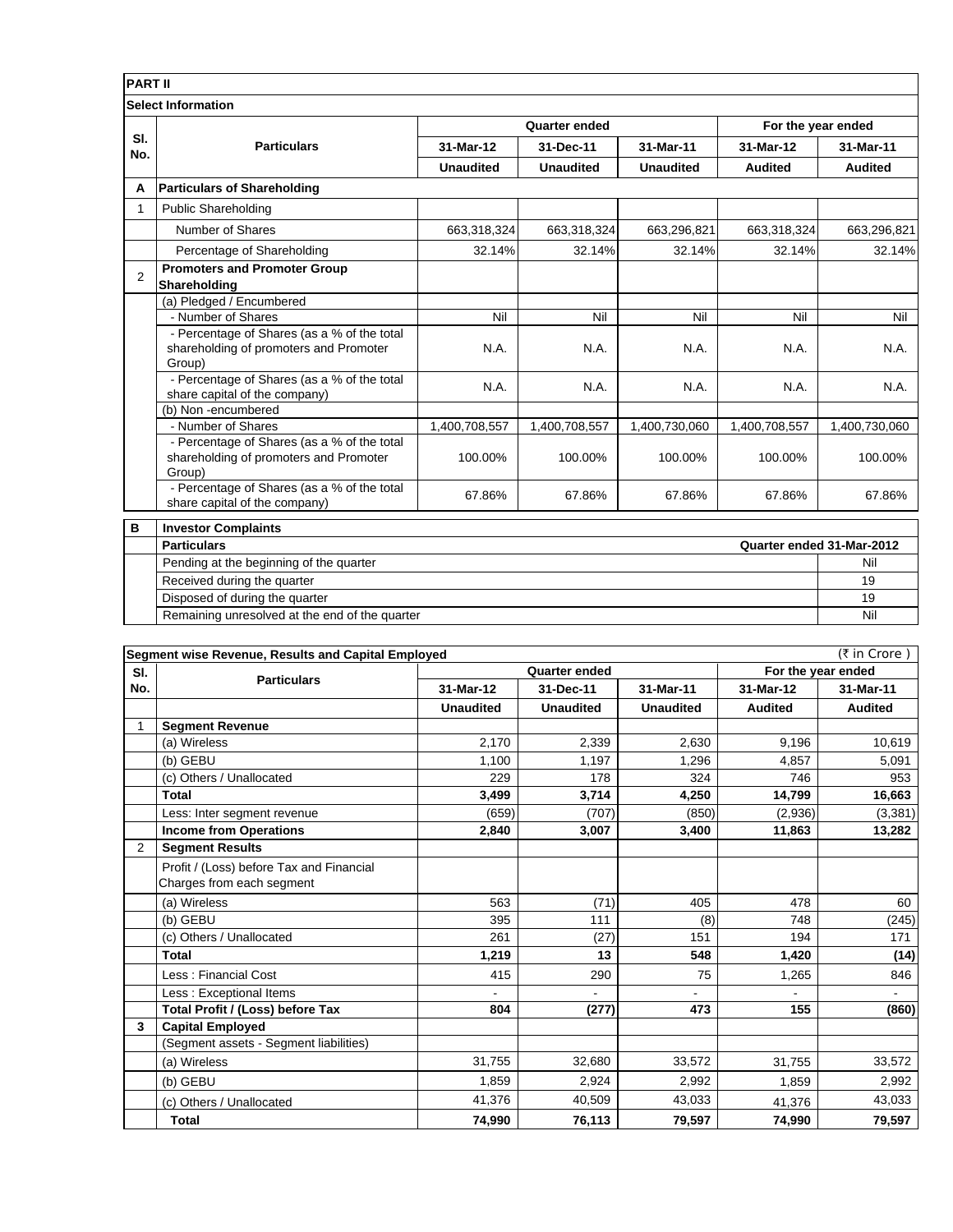|              | (₹ in Crore)<br><b>Standalone Statement of Assets and Liabilities</b> |                |                |  |  |
|--------------|-----------------------------------------------------------------------|----------------|----------------|--|--|
|              | As at                                                                 |                |                |  |  |
|              | <b>Particulars</b>                                                    | 31-Mar-12      | 31-Mar-11      |  |  |
|              |                                                                       | <b>Audited</b> | <b>Audited</b> |  |  |
| A            | <b>Equity and Liabilities</b>                                         |                |                |  |  |
| 1            | <b>Shareholder's Fund</b>                                             |                |                |  |  |
|              | (a) Share Capital                                                     | 1,032          | 1.032          |  |  |
|              | (b) Reserves and Surplus                                              | 44.165         | 47,112         |  |  |
|              | Sub-total - Shareholders' Fund                                        | 45,197         | 48,144         |  |  |
| $\mathbf{2}$ | <b>Non Current Liabilities</b>                                        |                |                |  |  |
|              | (a) Long Term Borrowings                                              | 23,365         | 13,606         |  |  |
|              | (b) Deferred Tax Liabilities (Net)                                    |                |                |  |  |
|              | (c) Other Long Term Liabilities                                       | 169            | 60             |  |  |
|              | (d) Long Term Provisions                                              | 4,339          | 3.223          |  |  |
|              | <b>Sub-total - Non Current Liabilities</b>                            | 27,873         | 16,889         |  |  |
| 3            | Current Liabilities                                                   |                |                |  |  |
|              | (a) Short Term Borrowings                                             | 4,506          | 9,530          |  |  |
|              | (b) Trade Payables                                                    | 1.150          | 1.029          |  |  |
|              | (c) Other Current Liabilities                                         | 4,707          | 11,628         |  |  |
|              | (d) Short Term Provisions                                             | 2,572          | 2,784          |  |  |
|              | <b>Sub-total - Current Liabilities</b>                                | 12,935         | 24,971         |  |  |
|              | <b>Total Equity and Liabilities</b>                                   | 86,005         | 90,004         |  |  |
| в            | <b>Assets</b>                                                         |                |                |  |  |
| 1            | <b>Non Current Assets</b>                                             |                |                |  |  |
|              | (a) Fixed Assets                                                      | 38,149         | 38,729         |  |  |
|              | (b) Non Current Investments                                           | 31,889         | 32,102         |  |  |
|              | (c) Foreign Currency Monetary Item<br><b>Translation Difference</b>   | 299            |                |  |  |
|              | (d) Long Term Loans and Advances                                      | 4,307          | 3,903          |  |  |
|              | <b>Sub-total - Non Current Assets</b>                                 | 74,644         | 74,734         |  |  |
| $\mathbf{2}$ | <b>Current Assets</b>                                                 |                |                |  |  |
|              | (a) Current Investment                                                | $\Omega$       | 0              |  |  |
|              | (b) Inventories                                                       | 329            | 306            |  |  |
|              | (c) Trade Receivables                                                 | 1,932          | 1,538          |  |  |
|              | (d) Cash and Cash Equivalents                                         | 178            | 3,813          |  |  |
|              | (e) Short Term Loans and Advances                                     | 6,800          | 7,348          |  |  |
|              | (f) Other Current Assets                                              | 2,122          | 2,265          |  |  |
|              | <b>Sub-total - Current Assets</b>                                     | 11,361         | 15,270         |  |  |
|              | <b>Total Assets</b>                                                   | 86,005         | 90,004         |  |  |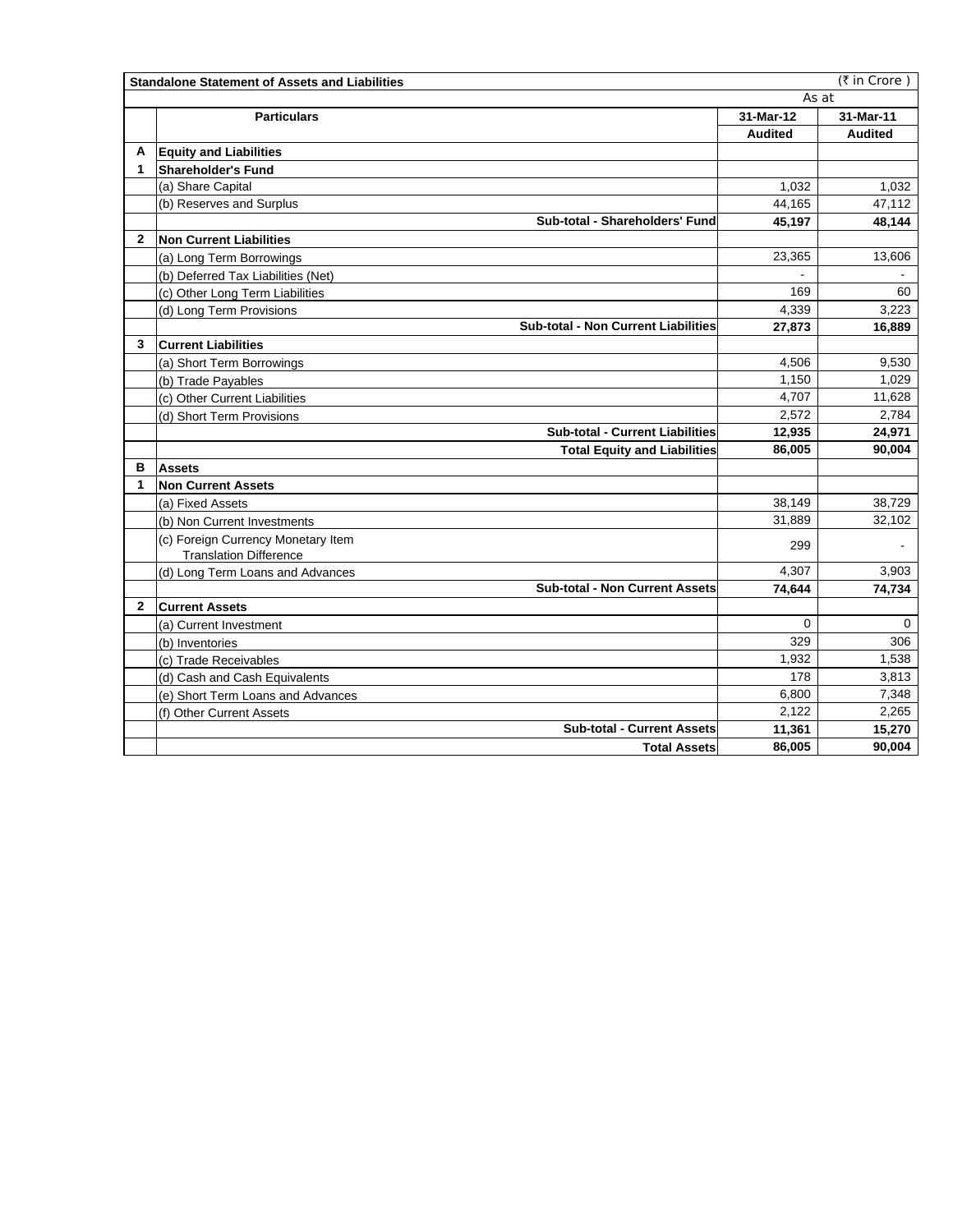## **Notes**

- 1. In view of the option allowed pursuant to the notification dated December 29, 2011 issued by the Ministry of Corporate Affairs (MCA), for the year ended on March 31, 2012, the Company has added  $\bar{\tau}$  1,336 crore of exchange differences on long term borrowing relating to the acquisition of depreciable capital assets to the cost of capitalized assets. Further, the Company has accumulated foreign currency variations of  $\bar{\tau}$  315 crore arising on other longterm foreign currency monetary items in "Foreign Currency Monetary item Translation Difference account", out of which,  $\bar{\tau}$  16 crore has been amortised during the year leaving balance which will be amortized over the balance period of loans.
- 2. Pursuant to the direction of the Hon'ble High Court of judicature of Bombay and option exercised by the Board of the Company, in accordance with and as per the Schemes of Arrangements approved by the Hon'ble High Court vide orders dated July 3, 2009 and April 29, 2011 respectively binding on the Company, expenses and/ or losses, identified by the Board of the Company as being exceptional or otherwise subject to the Accounting treatment prescribed in the Schemes of Arrangement sanctioned by the Hon'ble High Court and comprising of  $\bar{\tau}$  269 crore of debts due including, in particular, debts due from telecom operators whose licences are under cancellation pursuant to the directions of the Hon'ble Supreme Court in its order dated February 2, 2012 in the matter of Centre for Public Interest Litigation and others vs. Union of India and others and subsidy claimed from the Government,  $\bar{\tau}$  74 crore unrealized net losses,  $\bar{\tau}$  775 crore regarded as an adjustment to interest cost, on account of restating monetary items expressed in foreign currency at year end prevailing rates, as also  $\bar{\tau}$  199 crore of realized losses on settlement of items recovered and / or discharged in foreign currency, excluding the portion added to the cost of fixed assets or carried forward as Foreign Currency Monetary Item Translation Difference Account in accordance with Para 46A of Accounting Standard (AS) 11 "The Effects of Changes in Foreign Exchange Rates" in context of unprecedented volatility in exchange rates during the year (Refer Note 1 above), have been met by withdrawal from corresponding General Reserves, leaving no impact on profit for the quarter and the year ended March 31, 2012. Such withdrawals have been included/ reflected in the Statement of Profit and Loss.

While the Company has been legally advised that such inclusion in the Statement of Profit and Loss is in accordance with Revised Schedule VI of the Companies Act, 1956 the Company is also seeking clarification from ICAI that such inclusion in the Statement of Profit and Loss is not contrary to Revised Schedule VI. This Accounting treatment has been referred to by the Auditors of the Company in their Report.

3. Expenses under the heads Provision for Employees Cost and Other Expenses are net of recoveries for common cost from Reliance Telecom Limited (RTL), a wholly owned subsidiary of the Company. This is in addition to the common costs, which the Company continues to recover over the years, from Reliance Communications Infrastructure Limited (RCIL), a wholly owned subsidiary of the Company and Reliance Infratel Limited (RITL), a subsidiary of RCIL. Such amounts for the earlier quarters and accounted for recovery from RTL in the current quarter amount to  $\bar{\tau}$  72 crore for Employee Cost and Other expenses of  $\bar{\tau}$ 89 crore which includes Sales and General Administrative Expenses comprising of  $\bar{\tau}$  9 crore for Advertising Expenses, and  $\bar{\tau}$  43 crore for Hire charges.

Other expenses include Network expenses net of remission of charges of  $\bar{\tau}$  821 crore for the deficiency in Passive Infrastructure Services by Reliance Infratel Limited (RITL), a subsidiary of the Company pursuant to the Service Level Agreement between the parties. The amount comprises of  $\bar{\tau}$  476 crore for the previous year and  $\bar{\tau}$  268 crore pertaining to earlier quarters and accounted in the current quarter.